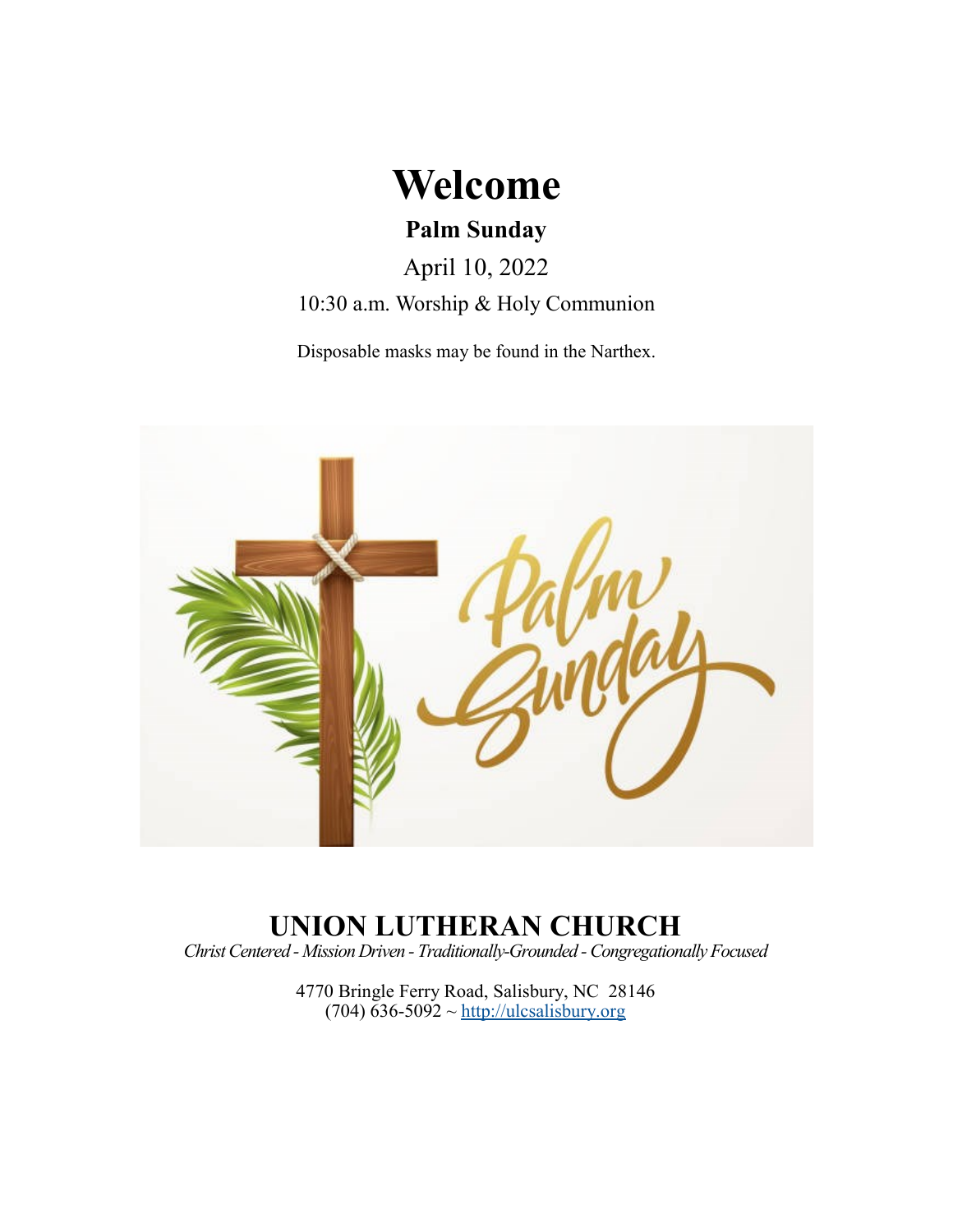# WELCOME AND ANNOUNCEMENTS

*The choir and kids choir will gather outside. The palm branches are distributed before the service begins. The minister, standing in the Narthex.*

- P Blessed is he who comes in the name of the Lord.<br>C Hosanna to the Son of David.
- **C Hosanna to the Son of David.**
- P The Lord be with you.<br>C **And also with you.**
- **C And also with you.**
- P Let us pray, mercifully assist us, O Lord God of our salvation, that we may enter with joy upon the contemplation of those mighty acts whereby you have given us life everlasting; through your Son, Jesus Christ our Lord.

## **C Amen**

## PROCESSIONAL READING: John 12:12-19

<sup>12</sup>The next day the large crowd that had come to the feast heard that Jesus was coming to Jerusalem.  $^{13}$ So they took branches of palm trees and went out to meet him, crying out, "Hosanna! Blessed is he who comes in the name of the Lord, even the King of Israel!" <sup>14</sup>And Jesus found a young donkey and sat on it, just as it is written, <sup>15\*</sup> Fear not, daughter of Zion; behold, your king is coming, sitting on a donkey's colt!" <sup>16</sup>His disciples did not understand these things at first, but when Jesus was glorified, then they remembered that these things had been written about him and had been done to him. <sup>17</sup>The crowd that had been with him when he called Lazarus out of the tomb and raised him from the dead continued to bear witness. <sup>18</sup>The reason why the crowd went to meet him was that they heard he had done this sign. <sup>19</sup>So the Pharisees said to one another, "You see that you are gaining nothing. Look, the world has gone after him."

*The minister begins the thanksgiving. The members of the congregation raise their branches.*

- P The Lord be with you.
- **C And also with you.**
- P Let us give thanks to the Lord our God.<br>C It is right to give thanks to the Lord of
- **C It is right to give thanks to the Lord our God.**
- P We praise and thank you, O God, for the great acts of love by which you have redeemed us through your Son, Jesus Christ our Lord. On this day he entered the holy city of Jerusalem in triumph, and was acclaimed Son of David and King of kings by those who scattered their garments and branches of palm in his path.

We ask that you bless these branches and those who bear them, and grant that we may ever hail him as our Lord and King and follow him with perfect confidence; through the same Jesus Christ, our Lord, who lives and reigns with you and the Holy Spirit, one god, now and forever.

# **C Amen**

P Let us go forth in peace.

# **C In the name of the Lord.**

*The procession into the church begins, the kids choir and choir following the minister, altar candles are lit at this time.*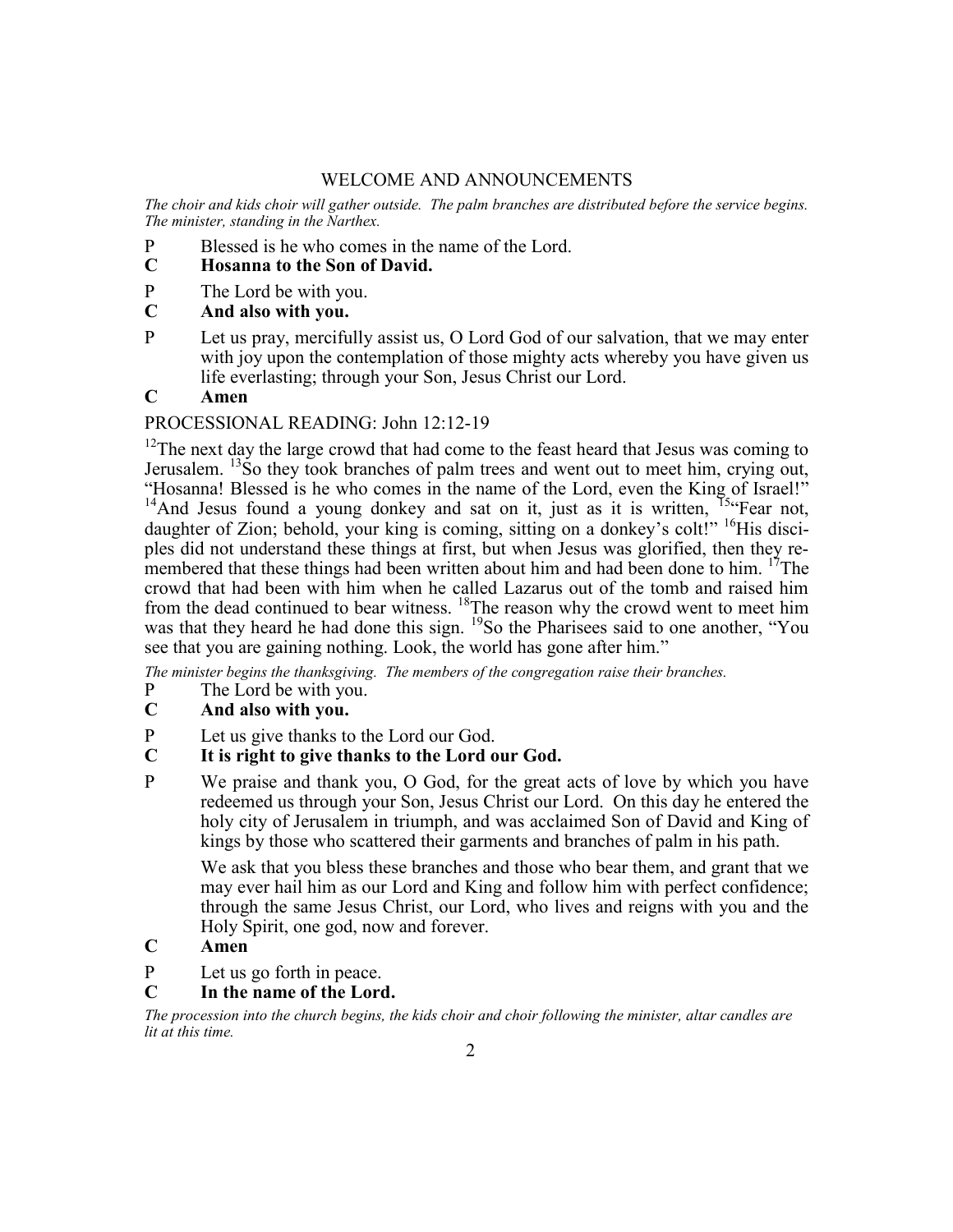# All Glory, Laud, and Honor



5 Their praises you accepted; Accept the prayers we bring, Great author of all goodness, O good and gracious King. *(Refrain)*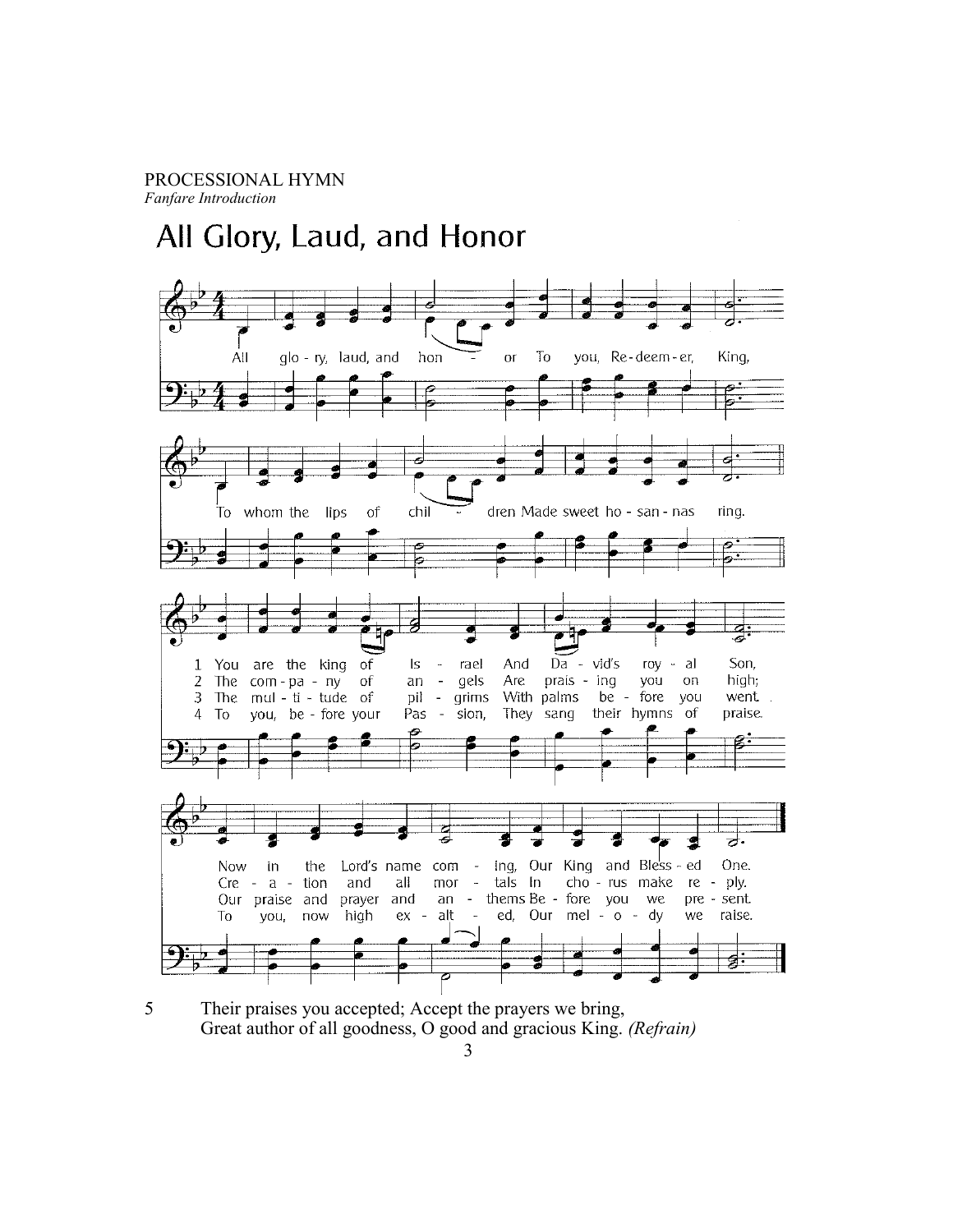P Blessed is he who comes in the name of the Lord.<br>C Hosanna in the highest.

# **C Hosanna in the highest.**

# PRAYER OF THE DAY

P Let us pray. Almighty and everlasting God, you have sent your Son, our Savior, Jesus Christ, to take upon himself our flesh and to suffer death upon the cross, that all of humanity should follow the example of his great humility. Mercifully grant that we may both follow the example of his patience and also be made par takers of his resurrection; through the same Jesus Christ, your Son, our Lord, who lives and reigns with you and the Holy Spirit, one God, now and forever.

# **C Amen**

#### *Please be seated.*

*We read scripture from the Old Testament, Apostolic Letters and the Gospels because faith comes from hearing.* (Romans 10:17)

## FIRST LESSON: Deuteronomy 32:36-39

<sup>36</sup> For the Lord will vindicate his people and have compassion on his servants, when he sees that their power is gone and there is none remaining, bond or free. <sup>37</sup>Then he will say, 'Where are their gods, the rock in which they took refuge, <sup>38</sup>who ate the fat of their sacrifices and drank the wine of their drink offering? Let them rise up and help you; let them be your protection!  $39$  See now that I, even I, am he, and there is no god beside me; I kill and I make alive; I wound and I heal; and there is none that can deliver out of my hand."

Lay Reader Here ends the reading.

CHILDREN'S ANTHEM **Kids** Choir Hosanna, Blessed is He who Comes (Bedford) Chimers: Marley Kluttz, Avery Cline, Dalton Thompson, Sammy Nguyen Pianist: Sonya Mulkey

# SECOND LESSON: Philippians 2:5-11

 ${}^{5}$ Have this mind among yourselves, which is yours in Christ Jesus,  ${}^{6}$ who, though he was in the form of God, did not count equality with God a thing to be grasped,  $\frac{7}{1}$  but emptied himself, by taking the form of a servant, being born in the likeness of men. <sup>8</sup>And being found in human form, he humbled himself by becoming obedient to the point of death, even death on a cross. <sup>9</sup>Therefore God has highly exalted him and bestowed on him the name that is above every name,  $^{10}$ so that at the name of Jesus every knee should bow, in heaven and on earth and under the earth, <sup>11</sup>and every tongue confess that Jesus Christ is Lord, to the glory of God the Father.

Lay Reader Here ends the reading.

*Please stand as you are able.*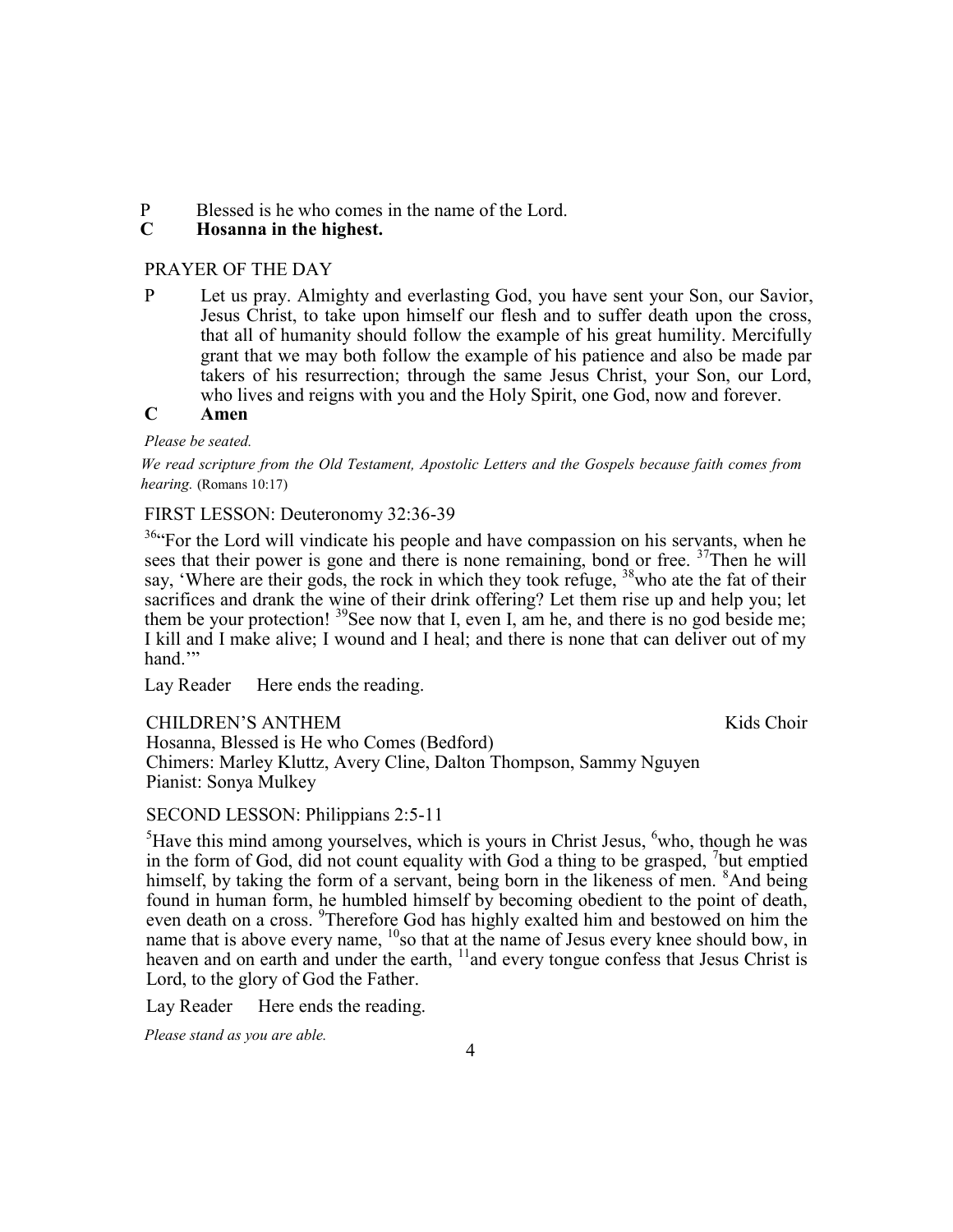#### LENTEN RESPONSE (Joel 2:13)



- P The Holy Gospel according to St. Luke the 19th chapter.
- **C Glory to you, O Lord.**

# GOSPEL: Luke 19:28-44

 $28$  And when he had said these things, he went on ahead, going up to Jerusalem.  $29$  When he drew near to Bethphage and Bethany, at the mount that is called Olivet, he sent two of the disciples, <sup>30</sup> saying, "Go into the village in front of you, where on entering you will find a colt tied, on which no one has ever yet sat. Untie it and bring it here. <sup>31</sup> If anyone asks you, 'Why are you untying it?' you shall say this: 'The Lord has need of it.<sup>'"</sup>  $32$  So those who were sent went away and found it just as he had told them.  $33$  And as they were untying the colt, its owners said to them, "Why are you untying the colt?"<sup>34</sup> And they said, "The Lord has need of it."<sup>35</sup> And they brought it to Jesus, and throwing their cloaks on the colt, they set Jesus on it.  $36$  And as he rode along, they spread their cloaks on the road.  $37$  As he was drawing near—already on the way down the Mount of Olives—the whole multitude of his disciples began to rejoice and praise God with a loud voice for all the mighty works that they had seen, <sup>38</sup> saying, "Blessed is the King who comes in the name of the Lord! Peace in heaven and glory in the highest!" <sup>39</sup> And some of the Pharisees in the crowd said to him, "Teacher, rebuke your disciples." <sup>40</sup> He answered, "I tell you, if these were silent, the very stones would cry out." Jesus Weeps over Jerusalem <sup>41</sup> And when he drew near and saw the city, he wept over it,  $42$  saying, "Would that you, even you, had known on this day the things that make for peace! But now they are hidden from your eyes. <sup>43</sup> For the days will come upon you, when your enemies will set up a barricade around you and surround you and hem you in on every side <sup>44</sup> and tear you down to the ground, you and your children within you. And they will not leave one stone upon another in you, because you did not know the time of your visitation."

P The Gospel of the Lord.

#### **C Praise to you, O Christ.**

*Please be seated and note that the Congregation will be invited to participate in the Palm Sunday Skit.*

#### PALM SUNDAY SKIT Middle and High School Youth

*Congregation will be directed to join in.* Sing Hosanna Song (page 6)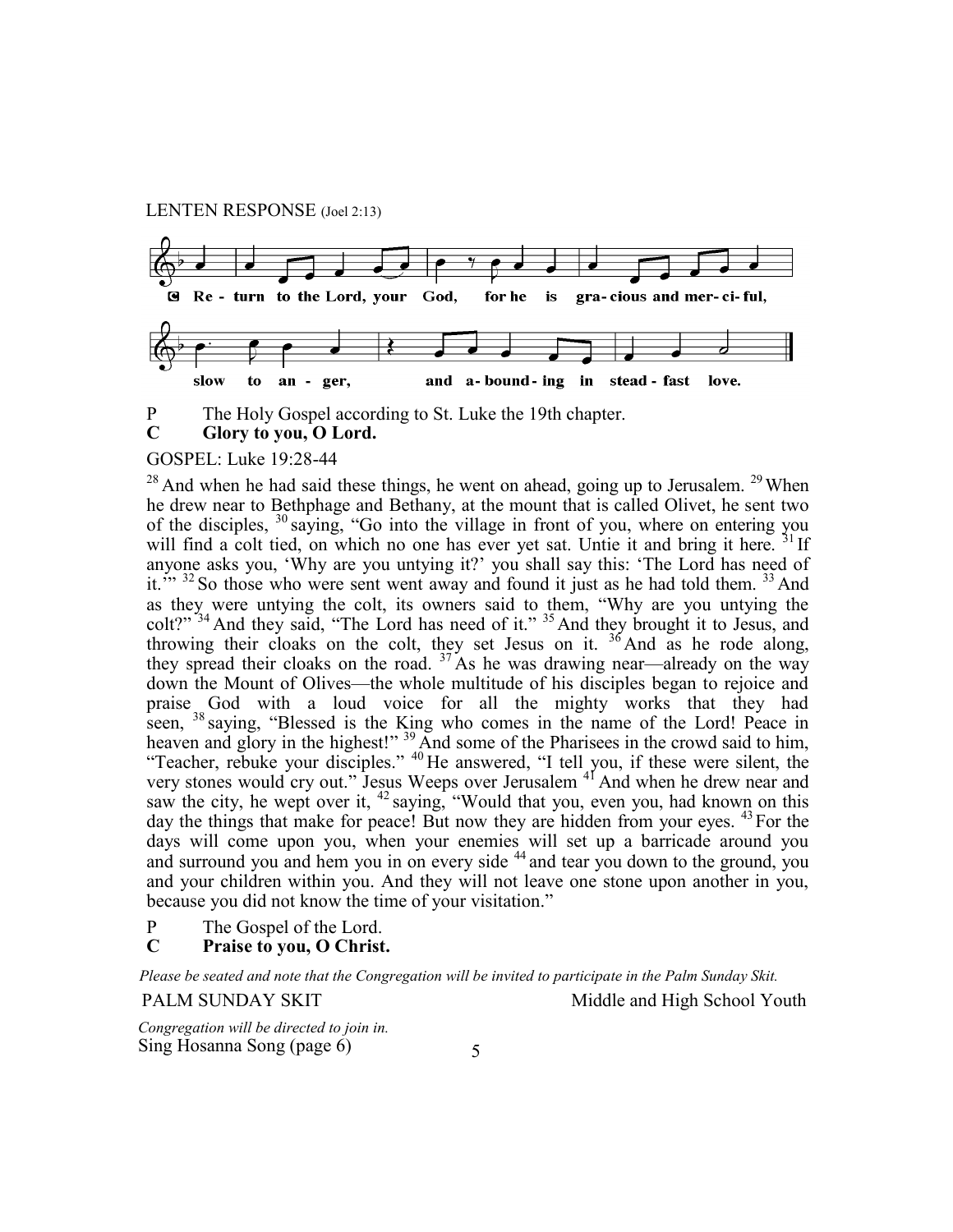*(Sung to the tune of The Wheels on the Bus)*

- 1 **The people in the crowd will wave their palms, wave their palms, wave their palms The people in the crowd will wave their palms All through the town**
- 2 **The people in the crowd shout Ho san na, Ho san na, Ho san na The people in the crowd shout Ho san na All through the town**

| MESSAGE                       | Perspective #6—Procession    | Pastor Heidi Punt |
|-------------------------------|------------------------------|-------------------|
| Please stand as you are able. |                              |                   |
| <b>HYMN</b>                   | Ride On, Ride On in Majesty! | LBW#121           |

NICENE CREED (Romans 10:9-10)

**C We believe in one God, the Father, the Almighty, maker of heaven and earth, of all that is, seen and unseen.**

**We believe in one Lord, Jesus Christ, the only Son of God, eternally begotten of the Father, God from God, Light from Light, true God from true God, begotten, not made, of one Being with the Father. Through him all things were made. For us and for our salvation he came down from heaven; by the power of the Holy Spirit he became incarnate from the virgin Mary, and was made man. For our sake he was crucified under Pontius Pilate; he suffered death and was buried. On the third day he rose again in accordance with the Scriptures; he ascended into heaven and is seated at the right hand of the Father. He will come again in glory to judge the living and the dead, and his kingdom will have no end.**

**We believe in the Holy Spirit, the Lord, the giver of life, who proceeds from the Father and the Son. With the Father and the Son he is worshiped and glorified. He has spoken through the prophets. We believe in one holy catholic\* and apostolic Church. We acknowledge one Baptism for the forgiveness of sins. We look for the resurrection of the dead, and the life of the world to come. Amen**

*\*Or, We believe in one holy Christian and apostolic Church.*

THE PRAYERS (1 Timothy 2:1-4)

- P Let us pray for the whole people of God in Christ Jesus, and for all people according to their needs.
- *After each portion of the prayers:*
- P Lord, in your mercy,
- **C hear our prayer.**

*The prayers conclude:* 

P Into your hands, O Lord, we commend all for whom we pray, trusting in your mercy; through your Son, Jesus Christ our Lord.

# **C Amen**

THE PEACE (John 20:19)

*In an attempt to be vigilant and responsible, please use Hand Sanitizers provided at each entrance.*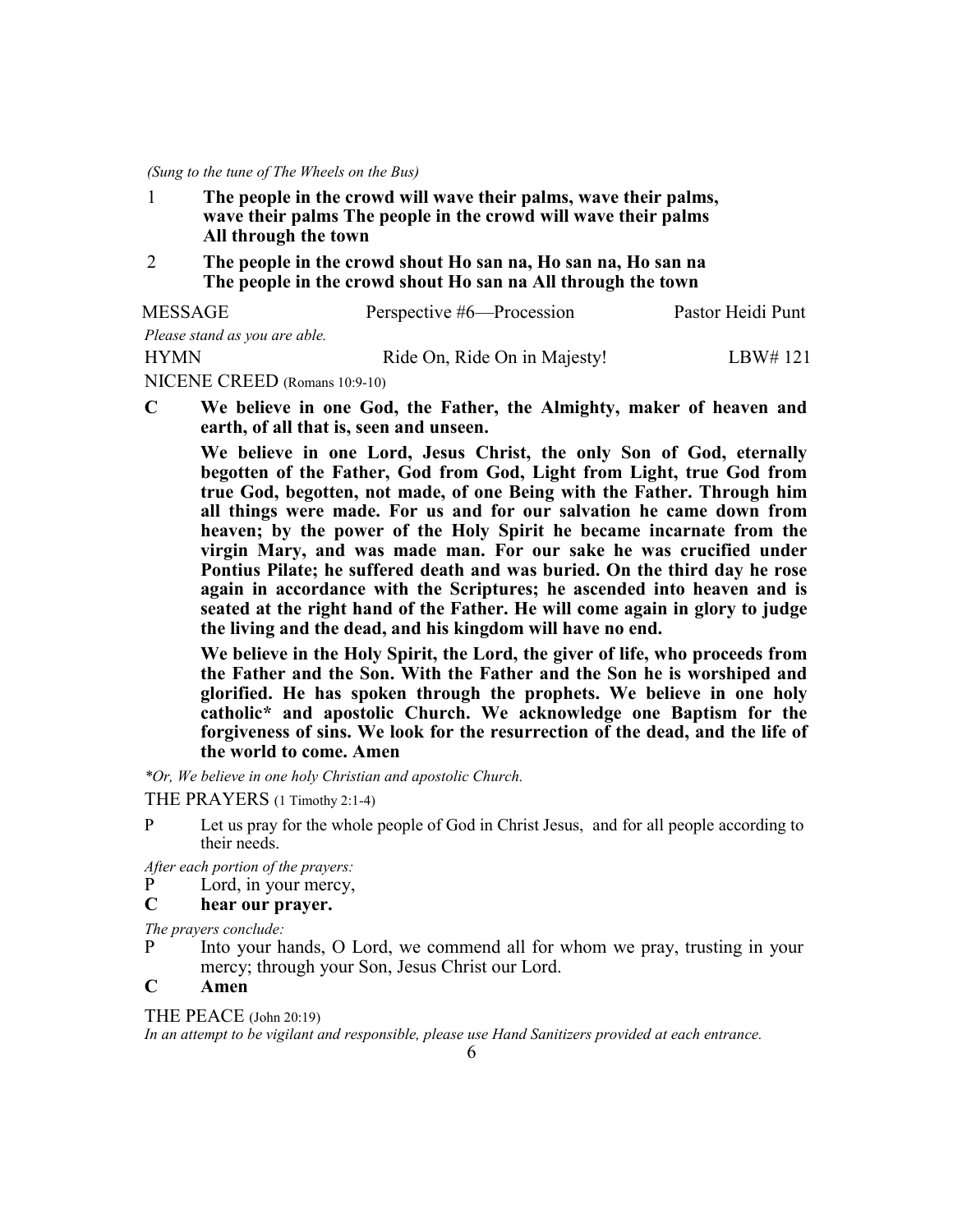P The peace of the Lord be with you always.

#### **C And also with you.**

*Please be seated.*

#### PRESENTATION OF THE GIFTS (Psalm 116:12-13, 17-19)

*The Offering is received as the Lord's Table is prepared. All loose offering will go towards the Gerald Bame Scholarship Fund. During the month of April, the Benevolence Teaching Moment is on the NALC Disaster Response. Please prayerfully consider giving to the Benevolence Fund.*

ANTHEM Kevin Huffman, soloist, and Chancel Choir Oh, Humble Beast Now Rides the King (Hopson)

*Please stand as you are able.*

#### LENTEN OFFERTORY



#### OFFERTORY PRAYER

- P Let us pray. Merciful Father,
- **C we offer with joy and thanksgiving what you have first given us--our selves, our time, and our possessions, signs of your gracious love. Receive them for the sake of him who offered himself for us, Jesus Christ our Lord. Amen**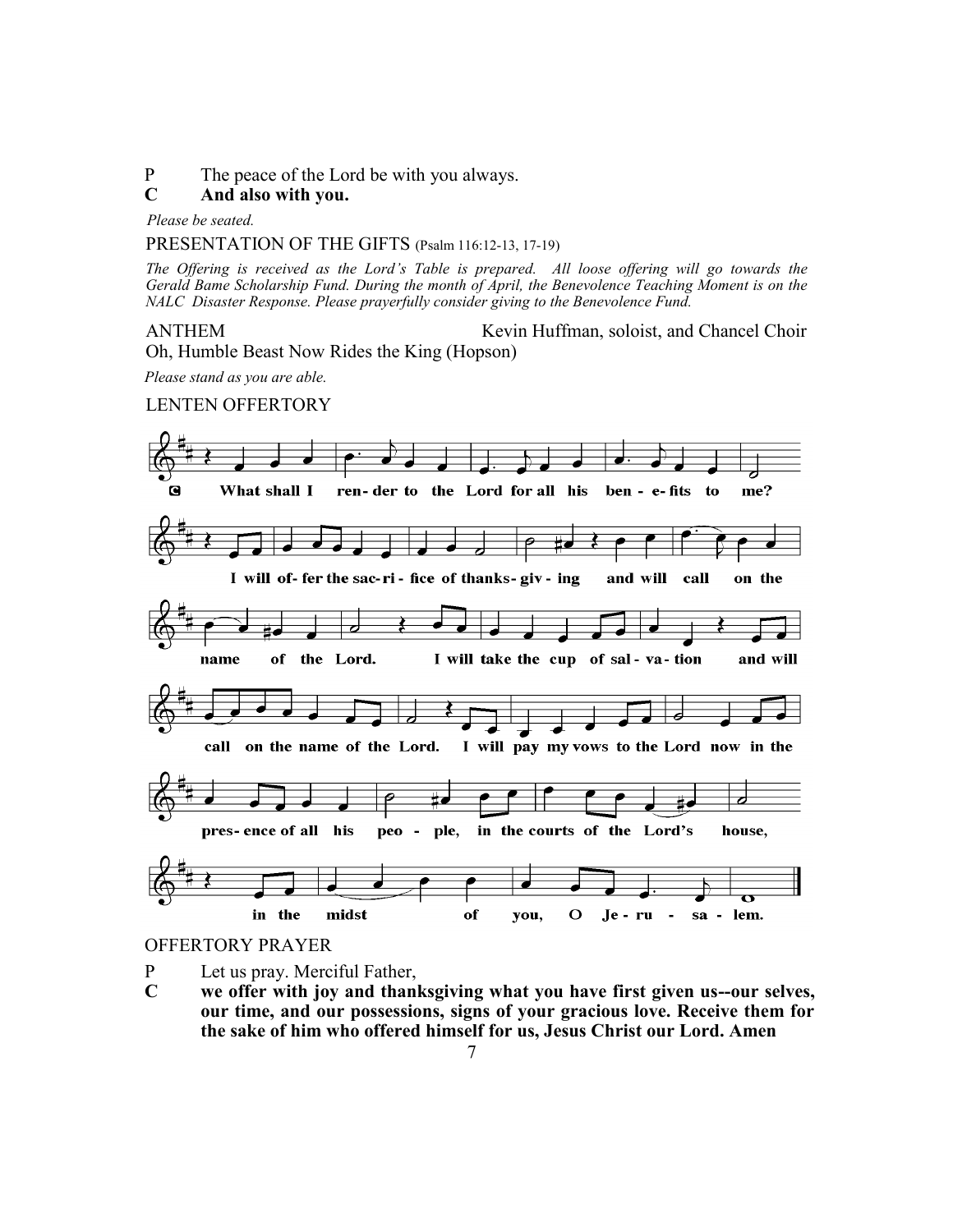



P It is indeed right and salutary . . . we praise your name and join their unending hymn:

SANCTUS (Isaiah 6:3 and Matthew 21:9)



P In the night in which he was betrayed, our Lord Jesus took bread, and gave thanks; broke it, and gave it to his disciples, saying: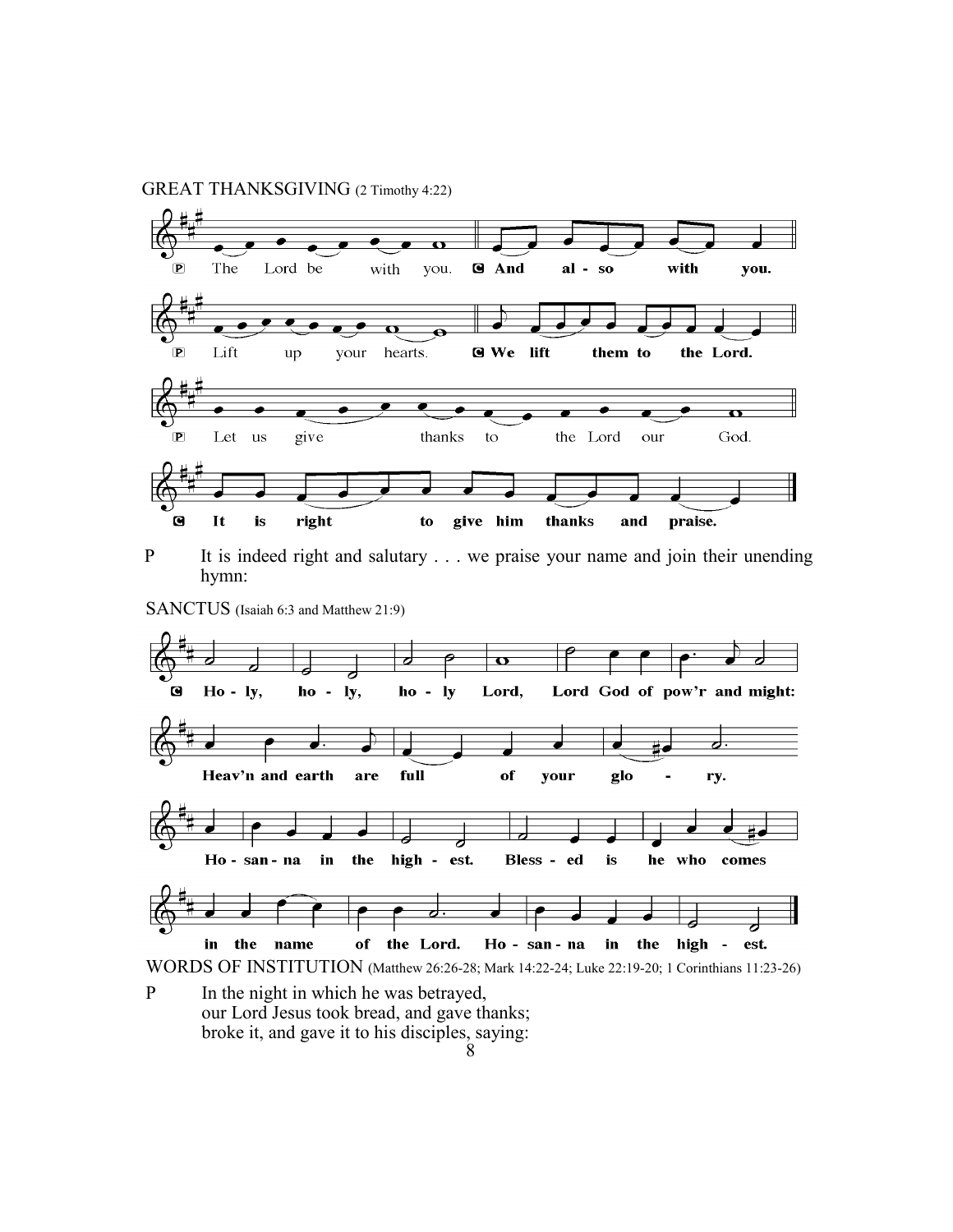Take and eat; this is my body, given for you. Do this for the remembrance of me. Again, after supper, he took the cup, gave thanks, and gave it for all to drink, saying: This cup is the new covenant in my blood, shed for you and for all people for the forgiveness of sin. Do this for the remembrance of me.

#### THE LORD'S PRAYER (Matthew 6:9-13)

**C Our Father, who art in heaven, hallowed be thy name, thy kingdom come, thy will be done, on earth as it is in heaven. Give us this day our daily bread; and forgive us our trespasses, as we forgive those who trespass against us; and lead us not into temptation, but deliver us from evil. For thine is the kingdom, and the power, and the glory, forever and ever. Amen**

*Please be seated.*

COMMUNION (Mark 14:23)

*As the minister gives the bread and wine, and says these words to each communicant:*

The body of Christ, given for you. The blood of Christ, shed for you.

*The communicant may say:* Amen

 *At Union Lutheran Church the Sacrament of Holy Communion is celebrated each Sunday. All baptized Christians who believe in the real presence of Christ in the Lord's Supper are invited to commune. All who do not commune are invited to come forward to receive a blessing. Please follow the directions of the Ushers. For those who prefer individually sealed units please indicate. Gluten wafers and grape juice are also available upon request.*

#### AGNUS DEI (John 1:29)

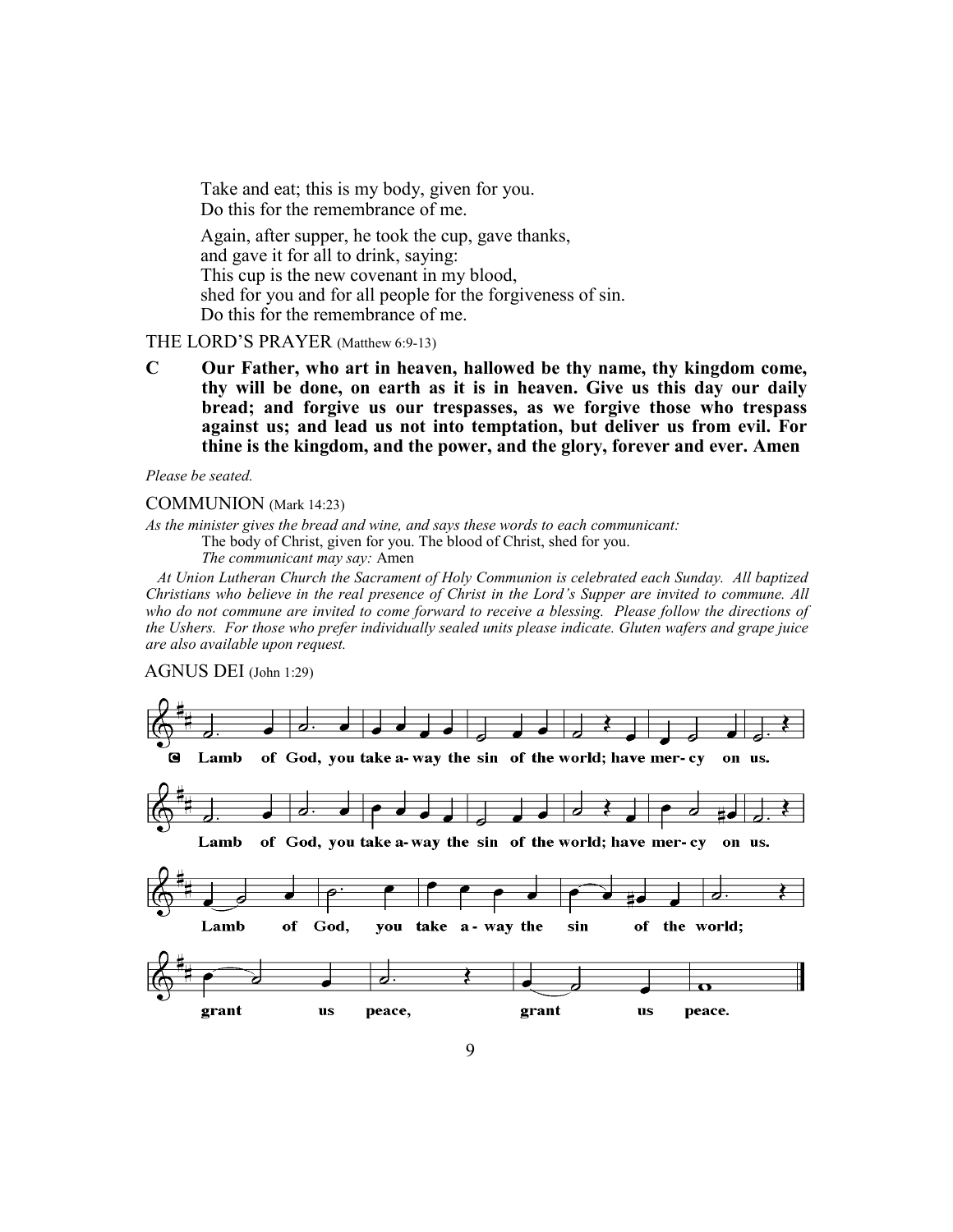*Please stand as you are able.*

*After all have returned to their places, the minister may say these or similar words*.

- P The body and blood of our Lord Jesus Christ strengthen you and keep you in his grace.
- **C Amen**

POST COMMUNION LENTEN CANTICLE (Luke 2:29-32)



PRAYER

*The following or a similar post-communion prayer is said.*

- P Let us pray. Almighty God, you gave your Son both as a sacrifice for sin and a model of the godly life. Enable us to receive him always with thanksgiving, and to conform our lives to his; through the same Jesus Christ our Lord.
- **C Amen**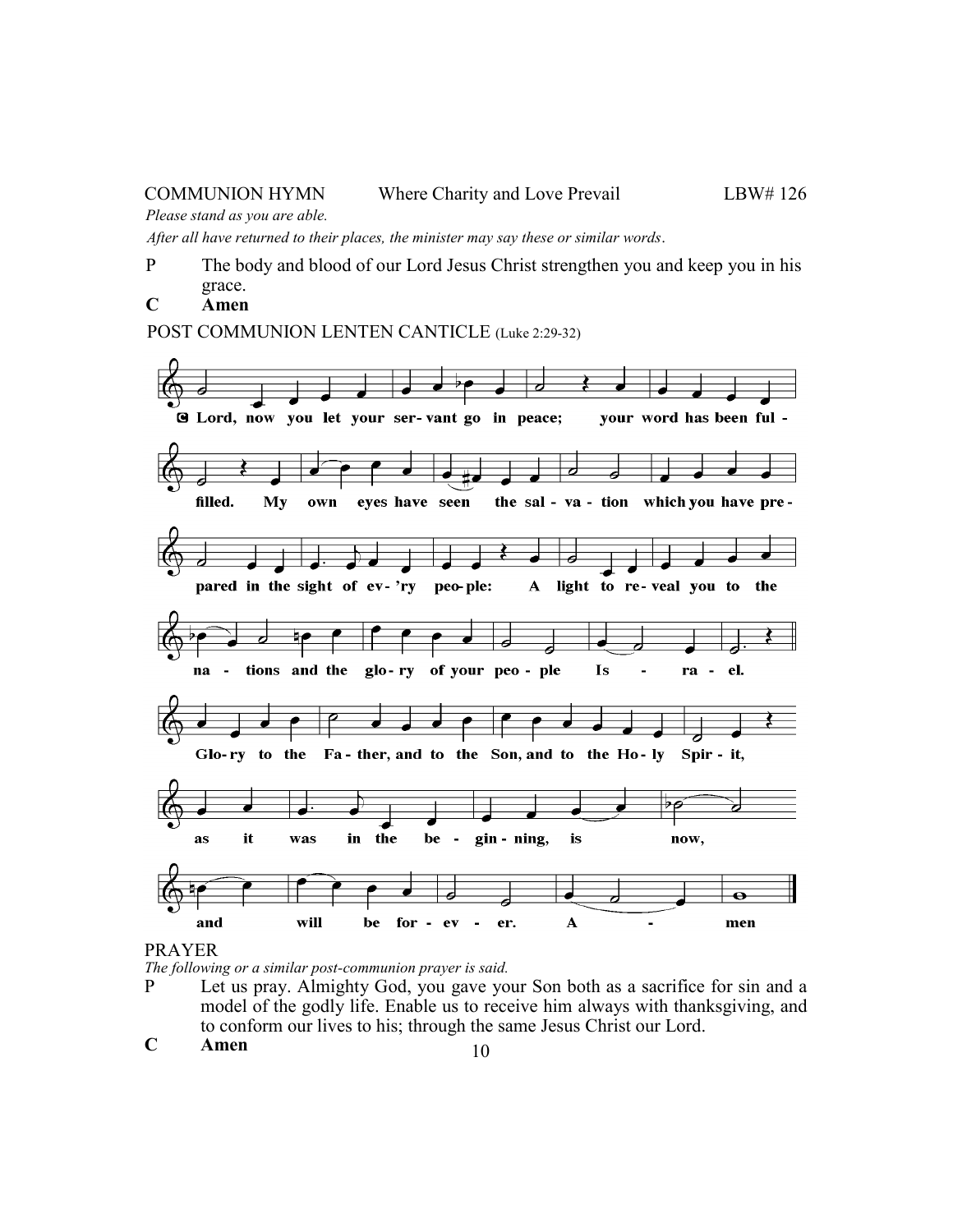#### BENEDICTION (Numbers 6:22-27)

*The minister blesses the congregation, using this or another appropriate blessing.*

P The Lord bless you and keep you.

The Lord make his face shine on you and be gracious to you. The Lord look upon you with favor and  $+$  give you peace.

# **C Amen**

RECESSIONAL HYMN LBW# 26

# Prepare the Royal Highway

g  $\overline{\mathbf{z}}$ : Ø  $\frac{1}{\sqrt{1 + \frac{1}{\sqrt{1 + \frac{1}{\sqrt{1 + \frac{1}{\sqrt{1 + \frac{1}{\sqrt{1 + \frac{1}{\sqrt{1 + \frac{1}{\sqrt{1 + \frac{1}{\sqrt{1 + \frac{1}{\sqrt{1 + \frac{1}{\sqrt{1 + \frac{1}{\sqrt{1 + \frac{1}{\sqrt{1 + \frac{1}{\sqrt{1 + \frac{1}{\sqrt{1 + \frac{1}{\sqrt{1 + \frac{1}{\sqrt{1 + \frac{1}{\sqrt{1 + \frac{1}{\sqrt{1 + \frac{1}{\sqrt{1 + \frac{1}{\sqrt{1 + \frac{1}{\sqrt{1 + \frac{1}{\sqrt{1 +$ high - way; the Pre - pare the King of kings  $\mathbf{1}$ is near! God's peo -<br>Then fling  $\begin{bmatrix} \text{cm} & \text{cm} \\ \text{cm} & -\text{ing:} \\ \text{cm} & -\text{pen} \end{bmatrix}$  to  $\frac{2}{3}$ ple, own  $e$  -  $ter$  -  $nal$ king! your prom-ised the gates wide greet  $\overline{\text{king}}$ ! pen 4 His king - dom; comes from heav'n no earth - ly it bove. is  $a \Omega$ g Ø g g: Let 'ry hill and val ley el  $ev$ lev road ap pear! a Palm branch-es strew fore him! Spread gar-ments! Shout and  $be$ sing! king, yet ev - 'ry trib - ute<br>jus - tice, Your  $na$ tion its too. may bring. His is peace and  $\sim$ rule free dom and jus truth, and love.